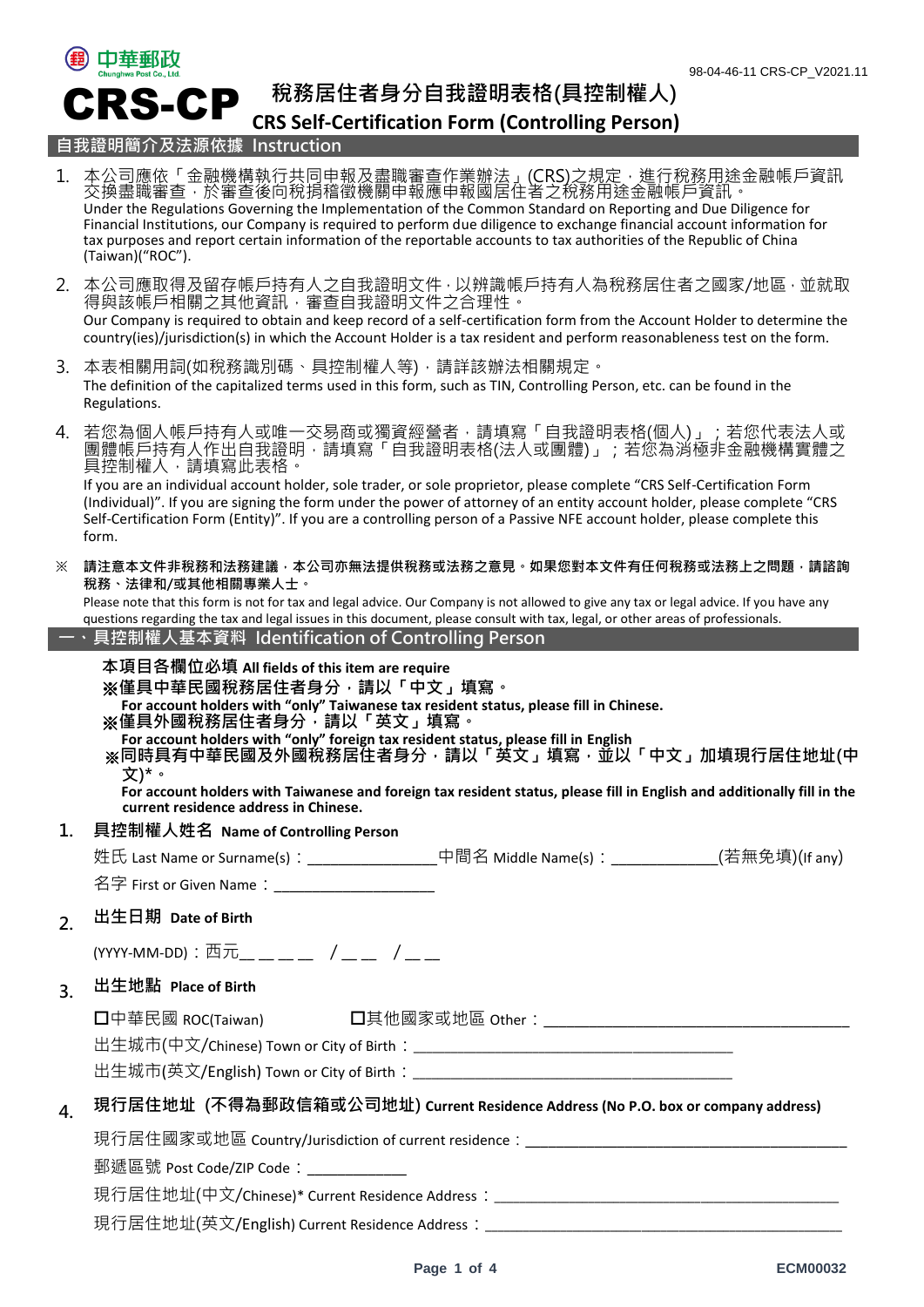

#### **5. 具控制權人具有稅務居住者身分的國家或地區及稅務識別碼資料 Country/Jurisdiction of Residence for Tax**

**Purposes and related Taxpayer Identification Number or functional equivalent number ("TIN")**

※若您具美國稅務居住者身分,除本文件外,尚須填寫 IRS W-9 表格。

If you are a U.S. tax resident, please complete IRS W-9 form in addition to this form.

|   | 具有稅務居住者身分<br>的國家或地區<br>Country/Jurisdiction of tax<br>residence | 稅務識別碼<br><b>TIN</b> | ※如未提供稅務識別碼,<br>填寫理由A、B、或C<br>Enter reason A, B, or C if<br>no TIN available | 倘選取理由B,請說明理由<br>Explain why the Account<br>Holder is unable to obtain a<br>TIN if you have selected<br>reason B |
|---|-----------------------------------------------------------------|---------------------|-----------------------------------------------------------------------------|-----------------------------------------------------------------------------------------------------------------|
| 1 | □中華民國ROC(Taiwan)                                                | 統一編號/統一證號           | $\Box A$ $\Box B$ $\Box C$                                                  |                                                                                                                 |
| 2 |                                                                 |                     | ПА ПВ ПС                                                                    |                                                                                                                 |
| 3 |                                                                 |                     | $\Box$ B $\Box$ C<br>$\Box$ A                                               |                                                                                                                 |
| 4 |                                                                 |                     | $\Box$ B $\Box$ C<br>$\Box$ A                                               |                                                                                                                 |
| 5 |                                                                 |                     | ٦B.<br><b>TIC</b>                                                           |                                                                                                                 |

#### **※倘沒有提供稅務識別碼,須填寫合適的理由:**

If a TIN is unavailable, provide the appropriate reason A, B or C where appropriate:

A. **帳戶持有人為稅務居住者之國家/地區未核發稅務識別碼**

The country/jurisdiction where the Account Holder is a tax resident does not issue TINs to its residents.

- B. **帳戶持有人無法取得稅務識別碼(請說明帳戶持有人無法取得稅務識別碼原因)** The Account Holder is unable to obtain a TIN. Explain why the Account Holder is unable to obtain a TIN if you have selected this reason.
- C. **帳戶持有人毋須提供稅務識別碼(限於該帳戶持有人為稅務居住者之國家/地區國內法未要求蒐集稅務識別 碼)** TIN is not required. Only select this reason if the domestic law of the relevant country/jurisdiction of tax residence does not require the collection of TIN.
- **6. 若您「不具」出生地點或現行居住地址之國家/地區稅務者居住身分,請勾(填)選本項,並說明理由(可複選):** If you are not a tax resident in the country/jurisdiction of your place of birth or current residence address**, please fill in this item and explain the reason (Can tick both).**

口我不具出生地點之國家/地區稅務居住者身分,理由:

I am not the tax resident in the country/ jurisdiction of my place of birth because

口我不具現行居住地址之國家/地區稅務居住者身分,理由:

I am not the tax resident in the country/ jurisdiction of my current residence address because

**7. 請填寫您作為具控制權人之實體帳戶持有人的名稱及統一編號(如具「非」中華民國稅務居住者身分, 請以「中文」及「英文」提供以下資料)**

**Please enter the name and the business administration number of the Entity Account Holder(s) of which you are a Controlling Person. (If you have tax residence other than ROC(Taiwan), please provide the following information both in Chinese and English.)**

| # | 所控制實體註冊名稱<br>Legal Name of the Entity Account<br>Holder | 稅務識別碼<br>TIN | 現行營業國家或地區<br>Country/Jurisdiction of current residence |
|---|---------------------------------------------------------|--------------|--------------------------------------------------------|
| A |                                                         |              |                                                        |
| B |                                                         |              |                                                        |
|   |                                                         |              |                                                        |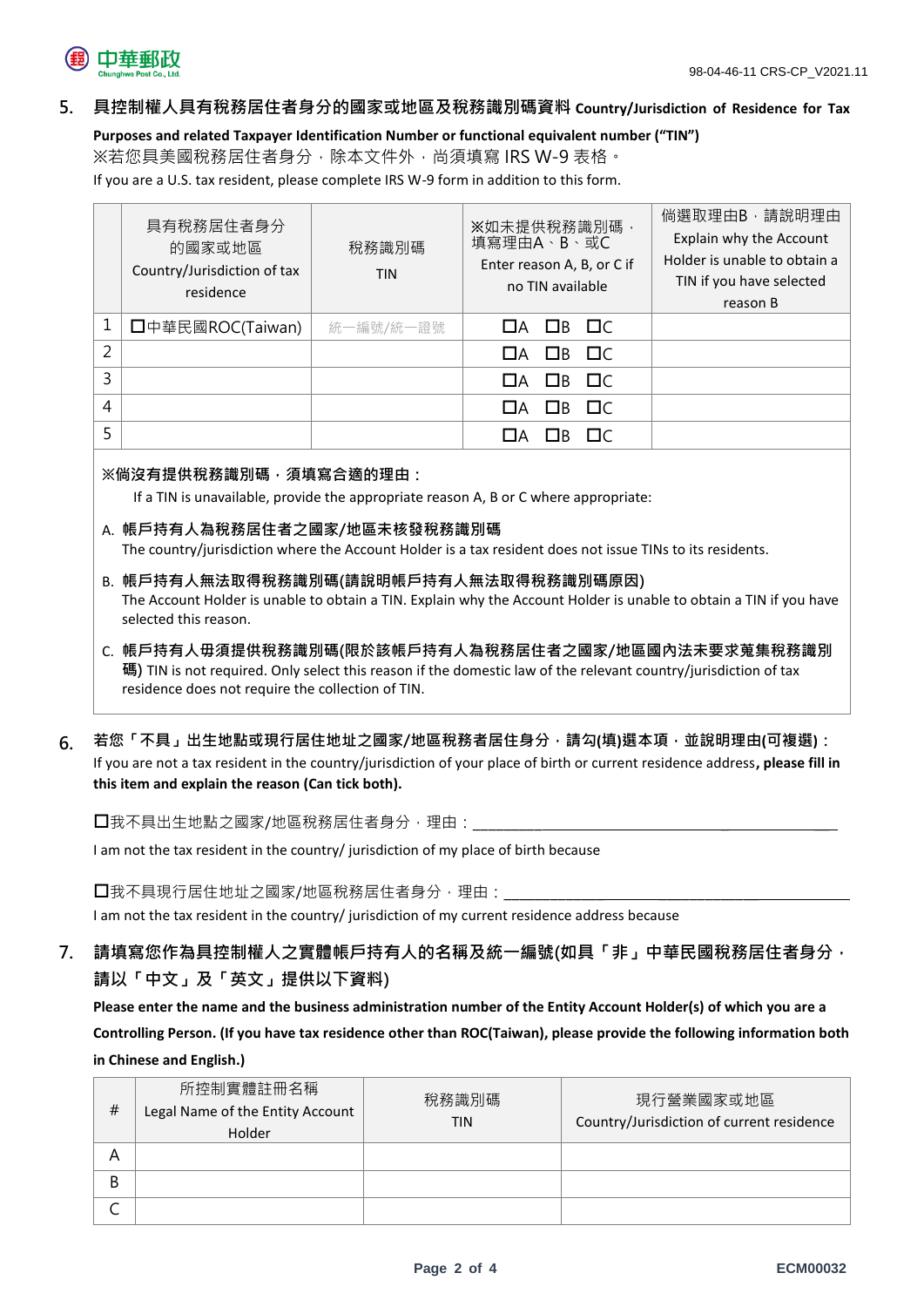

### **8. 具控制權人類別 Types of Controlling Person**

請依據一、第7項所列之每一實體於適當的方格內勾選,列出具控制權人就每個實體所屬的控制權人類 別。(每欄請擇一勾選)

Based on the information in No. 7, please provide the types of controlling person by ticking one of boxes in each column.

| 具控制權人類別 Type of Controlling Person                                                                                                                                              | 實體A<br><b>Entity A</b> | 實體B<br><b>Entity B</b> | 實體C<br>Entity C |
|---------------------------------------------------------------------------------------------------------------------------------------------------------------------------------|------------------------|------------------------|-----------------|
| 實體法人 Legal Person                                                                                                                                                               |                        |                        |                 |
| 直接或間接持有實體之股份、資本或權益超過25%者<br>Individual who exercises control over an Entity owning directly or indirectly<br>more than 25 percent of the Entity's shares, capital, or equities. | □                      | П                      |                 |
| 透過其他方式對該實體行使控制權者<br>Individual who exercises control over the Entity through other means.                                                                                       | п                      | П                      | П               |
| 該實體之高階管理人員<br>Individual who holds the position of senior managing official.                                                                                                    | □                      | □                      | П               |
| 信託 Trust                                                                                                                                                                        |                        |                        |                 |
| 委託人 Settlor                                                                                                                                                                     | $\Box$                 | $\Box$                 | □               |
| 受託人 Trustee                                                                                                                                                                     | □                      | □                      | □               |
| 信託監察人 Protector                                                                                                                                                                 | $\Box$                 | $\Box$                 | $\Box$          |
| 受益人 Beneficiary                                                                                                                                                                 | $\Box$                 | $\Box$                 | $\Box$          |
| 任何其他對該信託行使最終有效控制權之自然人<br>Any other individual who exercises ultimate effective control over the trust                                                                           | □                      | П                      | П               |
| 除信託以外之法律安排 Legal Arrangements other than Trust                                                                                                                                  |                        |                        |                 |
| 具相當或類似委託人地位之人<br>Individual in a position equivalent/similar to settlor                                                                                                         | □                      | □                      | □               |
| 具相當或類似受託人地位之人<br>Individual in a position equivalent/similar to trustee                                                                                                         | □                      | □                      | П               |
| 具相當或類似信託監察人地位之人<br>Individual in a position equivalent/similar to protector                                                                                                     | □                      | □                      | П               |
| 具相當或類似受益人地位之人<br>Individual in a position equivalent/similar to beneficiary                                                                                                     | □                      | □                      | П               |
| 任何其他對該安排行使最終有效控制權地位之人<br>Any other Individual who exercises ultimate effective control over the<br>arrangements                                                                 | п<br>□                 |                        | П               |

1. 本人證明,與本文件實體帳戶持有人相關的所有帳戶,本人是具控制權人。 I certify that I am the Controlling Person (or I am authorized to sign for the Controlling Person) of all the account(s) held by the Entity Account Holder to which this form relates.

2. 本人知悉,本表所含資訊、相關具控制權之人及任何應申報帳戶資訊,將提供中華民國稅捐稽徵機關, 經由政府間協定進行稅務目的金融帳戶資訊交換,提供給具控制權之人為稅務居住者之國家/地區稅捐稽 徵機關。